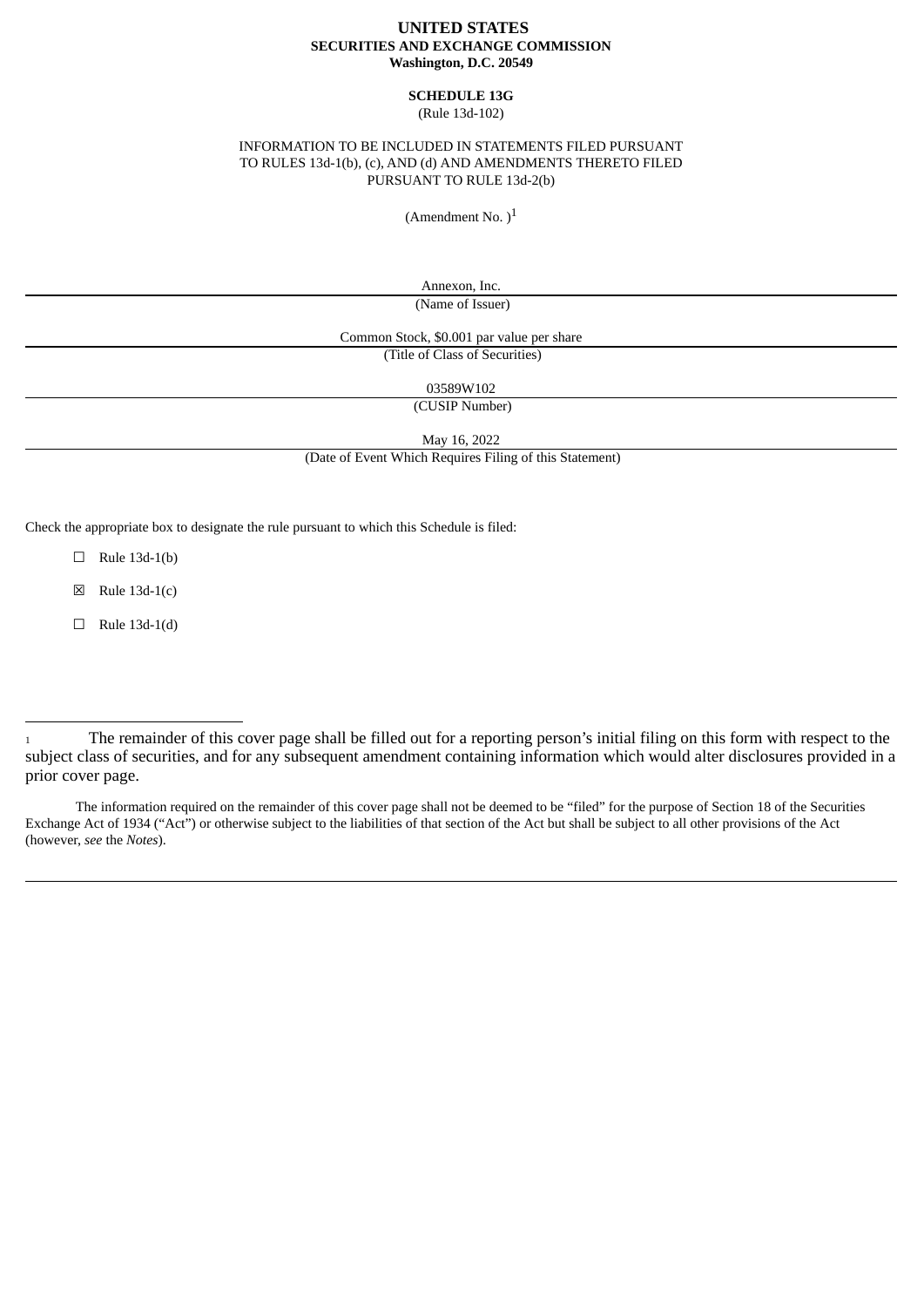| $\mathbf{1}$                      | NAME OF REPORTING PERSON |                                                                           |                 |
|-----------------------------------|--------------------------|---------------------------------------------------------------------------|-----------------|
|                                   |                          | Biotechnology Value Fund, L.P.                                            |                 |
| $\overline{2}$                    |                          | CHECK THE APPROPRIATE BOX IF A MEMBER OF A GROUP                          | $(a) \boxtimes$ |
|                                   |                          |                                                                           | (b)             |
| 3                                 | <b>SEC USE ONLY</b>      |                                                                           |                 |
|                                   |                          |                                                                           |                 |
|                                   |                          |                                                                           |                 |
| $\overline{4}$                    |                          | CITIZENSHIP OR PLACE OF ORGANIZATION                                      |                 |
|                                   | Delaware                 |                                                                           |                 |
| <b>NUMBER OF</b><br><b>SHARES</b> | 5                        | <b>SOLE VOTING POWER</b>                                                  |                 |
| <b>BENEFICIALLY</b>               |                          | $\mathbf{0}$                                                              |                 |
| <b>OWNED BY</b>                   | 6                        | <b>SHARED VOTING POWER</b>                                                |                 |
| <b>EACH</b><br><b>REPORTING</b>   |                          | 1,809,854                                                                 |                 |
| PERSON WITH                       | $\overline{7}$           | <b>SOLE DISPOSITIVE POWER</b>                                             |                 |
|                                   |                          |                                                                           |                 |
|                                   | 8                        | $\mathbf{0}$<br>SHARED DISPOSITIVE POWER                                  |                 |
|                                   |                          |                                                                           |                 |
| 9                                 |                          | 1,809,854<br>AGGREGATE AMOUNT BENEFICIALLY OWNED BY EACH REPORTING PERSON |                 |
|                                   |                          |                                                                           |                 |
|                                   | 1,809,854                |                                                                           |                 |
| 10                                |                          | CHECK BOX IF THE AGGREGATE AMOUNT IN ROW (9) EXCLUDES CERTAIN SHARES      | $\Box$          |
|                                   |                          |                                                                           |                 |
| 11                                |                          | PERCENT OF CLASS REPRESENTED BY AMOUNT IN ROW (9)                         |                 |
|                                   | 4.7%                     |                                                                           |                 |
| 12                                | TYPE OF REPORTING PERSON |                                                                           |                 |
|                                   | PN                       |                                                                           |                 |
|                                   |                          |                                                                           |                 |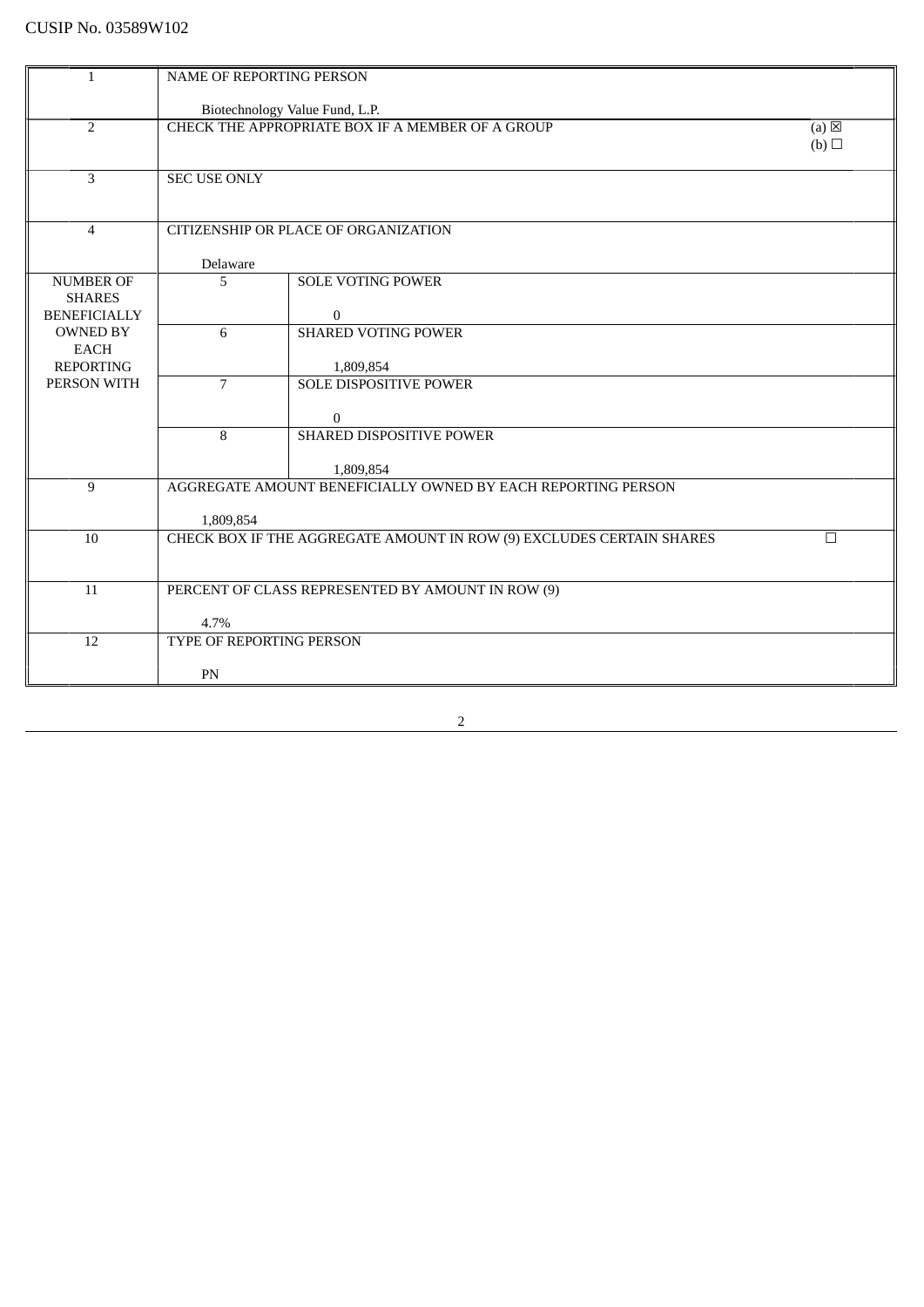| $\mathbf{1}$                    | NAME OF REPORTING PERSON        |                                                                      |                 |
|---------------------------------|---------------------------------|----------------------------------------------------------------------|-----------------|
|                                 |                                 |                                                                      |                 |
|                                 | <b>BVF I GP LLC</b>             |                                                                      |                 |
| $\overline{2}$                  |                                 | CHECK THE APPROPRIATE BOX IF A MEMBER OF A GROUP                     | $(a) \boxtimes$ |
|                                 |                                 |                                                                      | (b)             |
| $\overline{3}$                  | <b>SEC USE ONLY</b>             |                                                                      |                 |
|                                 |                                 |                                                                      |                 |
|                                 |                                 |                                                                      |                 |
| $\overline{4}$                  |                                 | CITIZENSHIP OR PLACE OF ORGANIZATION                                 |                 |
|                                 |                                 |                                                                      |                 |
|                                 | Delaware                        |                                                                      |                 |
| <b>NUMBER OF</b>                | 5                               | <b>SOLE VOTING POWER</b>                                             |                 |
| <b>SHARES</b>                   |                                 |                                                                      |                 |
| <b>BENEFICIALLY</b>             |                                 | $\bf{0}$                                                             |                 |
| <b>OWNED BY</b>                 | 6                               | <b>SHARED VOTING POWER</b>                                           |                 |
| <b>EACH</b><br><b>REPORTING</b> |                                 |                                                                      |                 |
| PERSON WITH                     | $\overline{7}$                  | 1,809,854<br>SOLE DISPOSITIVE POWER                                  |                 |
|                                 |                                 |                                                                      |                 |
|                                 |                                 | $\overline{0}$                                                       |                 |
|                                 | 8                               | <b>SHARED DISPOSITIVE POWER</b>                                      |                 |
|                                 |                                 |                                                                      |                 |
|                                 |                                 | 1,809,854                                                            |                 |
| 9                               |                                 | AGGREGATE AMOUNT BENEFICIALLY OWNED BY EACH REPORTING PERSON         |                 |
|                                 |                                 |                                                                      |                 |
|                                 | 1,809,854                       |                                                                      |                 |
| 10                              |                                 | CHECK BOX IF THE AGGREGATE AMOUNT IN ROW (9) EXCLUDES CERTAIN SHARES | $\Box$          |
|                                 |                                 |                                                                      |                 |
| 11                              |                                 | PERCENT OF CLASS REPRESENTED BY AMOUNT IN ROW (9)                    |                 |
|                                 |                                 |                                                                      |                 |
|                                 | 4.7%                            |                                                                      |                 |
| 12                              | <b>TYPE OF REPORTING PERSON</b> |                                                                      |                 |
|                                 |                                 |                                                                      |                 |
|                                 | 00                              |                                                                      |                 |
|                                 |                                 |                                                                      |                 |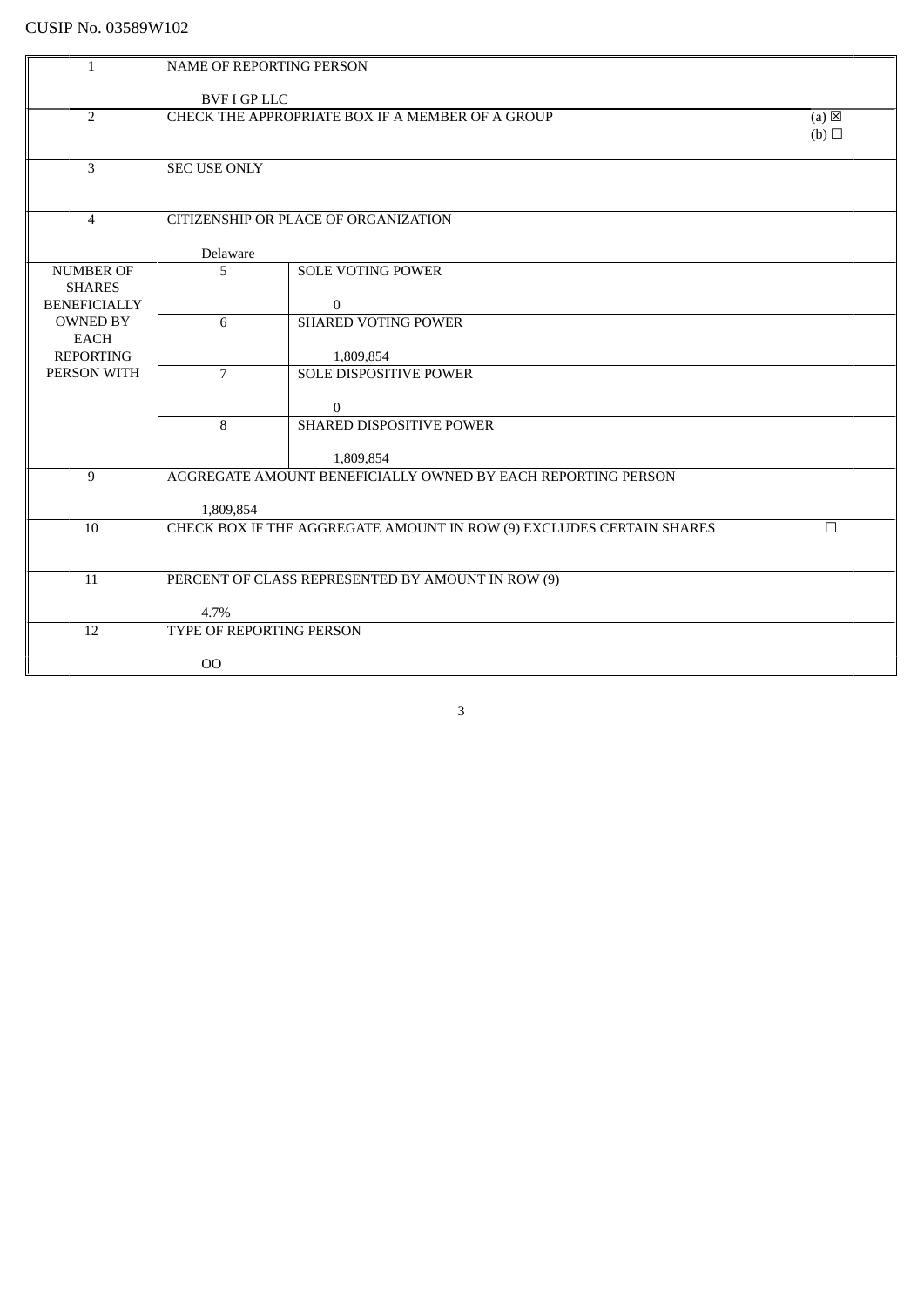| $\mathbf{1}$                                             | NAME OF REPORTING PERSON |                                                                           |                        |
|----------------------------------------------------------|--------------------------|---------------------------------------------------------------------------|------------------------|
|                                                          |                          | Biotechnology Value Fund II, L.P.                                         |                        |
| $\overline{2}$                                           |                          | CHECK THE APPROPRIATE BOX IF A MEMBER OF A GROUP                          | $(a) \boxtimes$<br>(b) |
| 3                                                        | <b>SEC USE ONLY</b>      |                                                                           |                        |
| $\overline{4}$                                           |                          | CITIZENSHIP OR PLACE OF ORGANIZATION                                      |                        |
|                                                          | Delaware                 |                                                                           |                        |
| <b>NUMBER OF</b><br><b>SHARES</b><br><b>BENEFICIALLY</b> | 5                        | <b>SOLE VOTING POWER</b><br>$\mathbf{0}$                                  |                        |
| <b>OWNED BY</b><br><b>EACH</b><br><b>REPORTING</b>       | 6                        | <b>SHARED VOTING POWER</b><br>1,333,414                                   |                        |
| PERSON WITH                                              | $\overline{7}$           | <b>SOLE DISPOSITIVE POWER</b><br>$\mathbf{0}$                             |                        |
|                                                          | 8                        | SHARED DISPOSITIVE POWER                                                  |                        |
| 9                                                        |                          | 1,333,414<br>AGGREGATE AMOUNT BENEFICIALLY OWNED BY EACH REPORTING PERSON |                        |
|                                                          | 1,333,414                |                                                                           |                        |
| 10                                                       |                          | CHECK BOX IF THE AGGREGATE AMOUNT IN ROW (9) EXCLUDES CERTAIN SHARES      | $\Box$                 |
| 11                                                       | 3.5%                     | PERCENT OF CLASS REPRESENTED BY AMOUNT IN ROW (9)                         |                        |
| 12                                                       | TYPE OF REPORTING PERSON |                                                                           |                        |
|                                                          | PN                       |                                                                           |                        |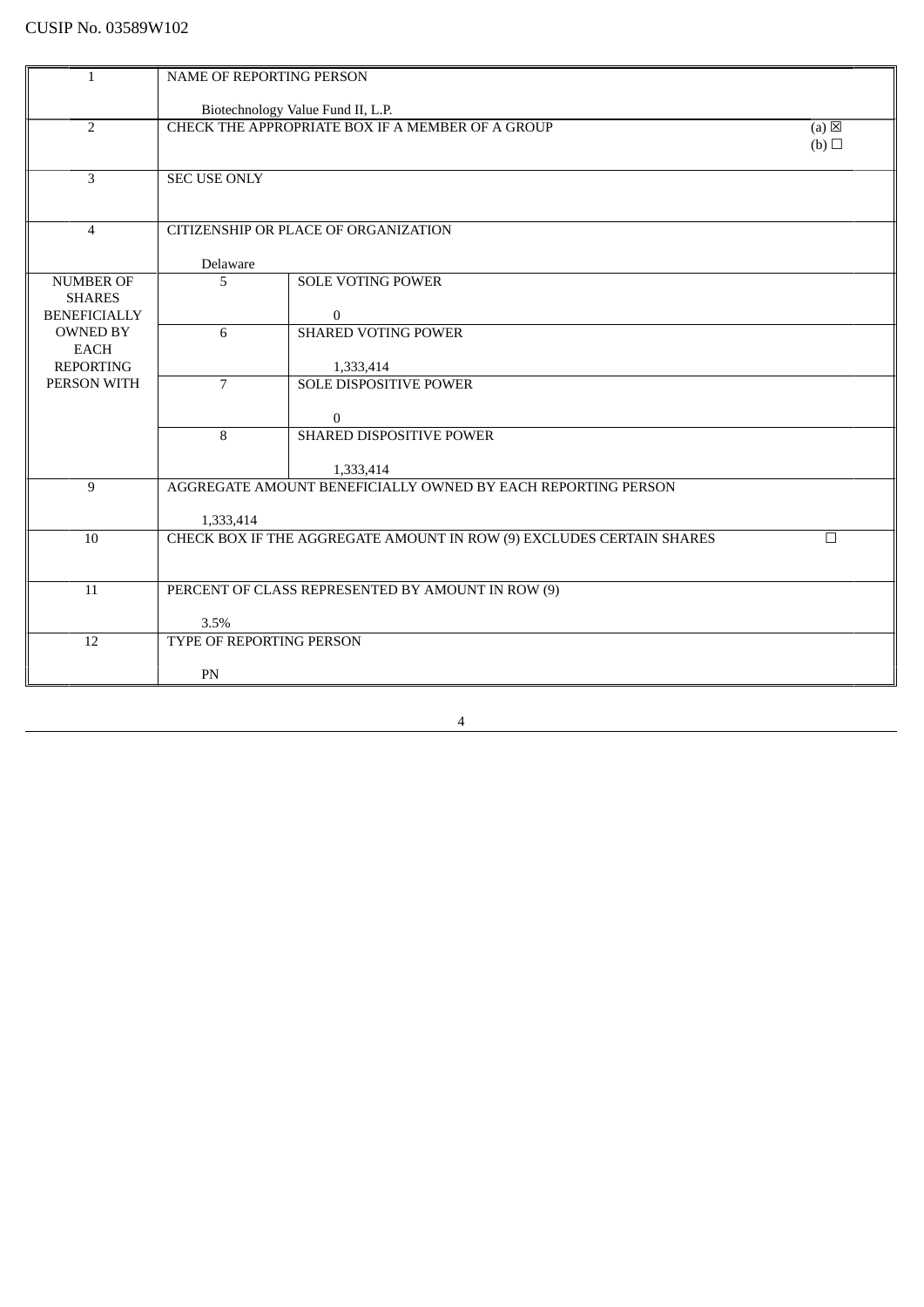| <b>NAME OF REPORTING PERSON</b><br>$\mathbf{1}$<br><b>BVF II GP LLC</b><br>$\overline{2}$<br>CHECK THE APPROPRIATE BOX IF A MEMBER OF A GROUP<br>$(a) \boxtimes$<br>(b)<br>3<br><b>SEC USE ONLY</b> |  |
|-----------------------------------------------------------------------------------------------------------------------------------------------------------------------------------------------------|--|
|                                                                                                                                                                                                     |  |
|                                                                                                                                                                                                     |  |
|                                                                                                                                                                                                     |  |
|                                                                                                                                                                                                     |  |
|                                                                                                                                                                                                     |  |
|                                                                                                                                                                                                     |  |
|                                                                                                                                                                                                     |  |
|                                                                                                                                                                                                     |  |
| CITIZENSHIP OR PLACE OF ORGANIZATION<br>$\overline{4}$                                                                                                                                              |  |
|                                                                                                                                                                                                     |  |
| Delaware                                                                                                                                                                                            |  |
| 5<br><b>SOLE VOTING POWER</b><br><b>NUMBER OF</b>                                                                                                                                                   |  |
| <b>SHARES</b>                                                                                                                                                                                       |  |
| <b>BENEFICIALLY</b><br>$\mathbf{0}$                                                                                                                                                                 |  |
| 6<br><b>SHARED VOTING POWER</b><br><b>OWNED BY</b>                                                                                                                                                  |  |
| <b>EACH</b>                                                                                                                                                                                         |  |
| <b>REPORTING</b><br>1,333,414                                                                                                                                                                       |  |
| PERSON WITH<br>$\overline{7}$<br><b>SOLE DISPOSITIVE POWER</b>                                                                                                                                      |  |
|                                                                                                                                                                                                     |  |
| $\bf{0}$                                                                                                                                                                                            |  |
| 8<br>SHARED DISPOSITIVE POWER                                                                                                                                                                       |  |
|                                                                                                                                                                                                     |  |
| 1,333,414                                                                                                                                                                                           |  |
| AGGREGATE AMOUNT BENEFICIALLY OWNED BY EACH REPORTING PERSON<br>9                                                                                                                                   |  |
| 1,333,414                                                                                                                                                                                           |  |
| CHECK BOX IF THE AGGREGATE AMOUNT IN ROW (9) EXCLUDES CERTAIN SHARES<br>10<br>$\Box$                                                                                                                |  |
|                                                                                                                                                                                                     |  |
|                                                                                                                                                                                                     |  |
| PERCENT OF CLASS REPRESENTED BY AMOUNT IN ROW (9)<br>11                                                                                                                                             |  |
|                                                                                                                                                                                                     |  |
| 3.5%                                                                                                                                                                                                |  |
| 12<br>TYPE OF REPORTING PERSON                                                                                                                                                                      |  |
|                                                                                                                                                                                                     |  |
| O <sub>O</sub>                                                                                                                                                                                      |  |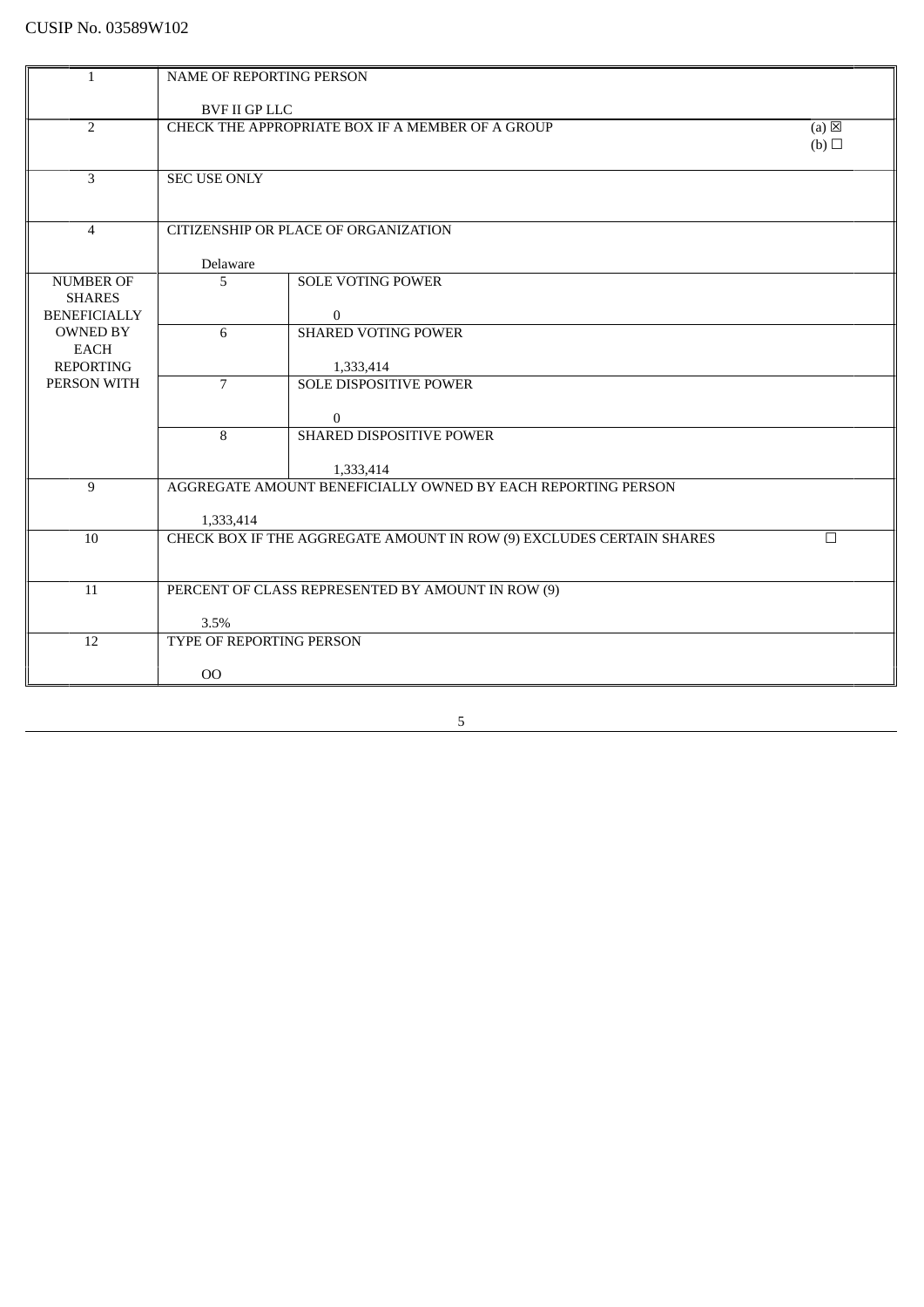| $\mathbf{1}$                         | <b>NAME OF REPORTING PERSON</b> |                                                                      |                 |  |  |
|--------------------------------------|---------------------------------|----------------------------------------------------------------------|-----------------|--|--|
|                                      |                                 | Biotechnology Value Trading Fund OS LP                               |                 |  |  |
| $\overline{2}$                       |                                 | CHECK THE APPROPRIATE BOX IF A MEMBER OF A GROUP                     | $(a) \boxtimes$ |  |  |
|                                      |                                 |                                                                      | (b)             |  |  |
| 3                                    | <b>SEC USE ONLY</b>             |                                                                      |                 |  |  |
|                                      |                                 |                                                                      |                 |  |  |
|                                      |                                 |                                                                      |                 |  |  |
| $\overline{4}$                       |                                 | CITIZENSHIP OR PLACE OF ORGANIZATION                                 |                 |  |  |
|                                      | Cayman Islands                  |                                                                      |                 |  |  |
| <b>NUMBER OF</b>                     | 5                               | <b>SOLE VOTING POWER</b>                                             |                 |  |  |
| <b>SHARES</b><br><b>BENEFICIALLY</b> |                                 | $\mathbf{0}$                                                         |                 |  |  |
| <b>OWNED BY</b>                      | 6                               | <b>SHARED VOTING POWER</b>                                           |                 |  |  |
| <b>EACH</b>                          |                                 |                                                                      |                 |  |  |
| <b>REPORTING</b><br>PERSON WITH      | $\overline{7}$                  | 156,242<br><b>SOLE DISPOSITIVE POWER</b>                             |                 |  |  |
|                                      |                                 |                                                                      |                 |  |  |
|                                      |                                 | $\mathbf{0}$                                                         |                 |  |  |
|                                      | 8                               | SHARED DISPOSITIVE POWER                                             |                 |  |  |
|                                      |                                 | 156,242                                                              |                 |  |  |
| 9                                    |                                 | AGGREGATE AMOUNT BENEFICIALLY OWNED BY EACH REPORTING PERSON         |                 |  |  |
|                                      | 156,242                         |                                                                      |                 |  |  |
| 10                                   |                                 | CHECK BOX IF THE AGGREGATE AMOUNT IN ROW (9) EXCLUDES CERTAIN SHARES | $\Box$          |  |  |
|                                      |                                 |                                                                      |                 |  |  |
| 11                                   |                                 | PERCENT OF CLASS REPRESENTED BY AMOUNT IN ROW (9)                    |                 |  |  |
|                                      |                                 |                                                                      |                 |  |  |
| 12                                   | Less than 1%                    |                                                                      |                 |  |  |
|                                      | TYPE OF REPORTING PERSON        |                                                                      |                 |  |  |
|                                      | PN                              |                                                                      |                 |  |  |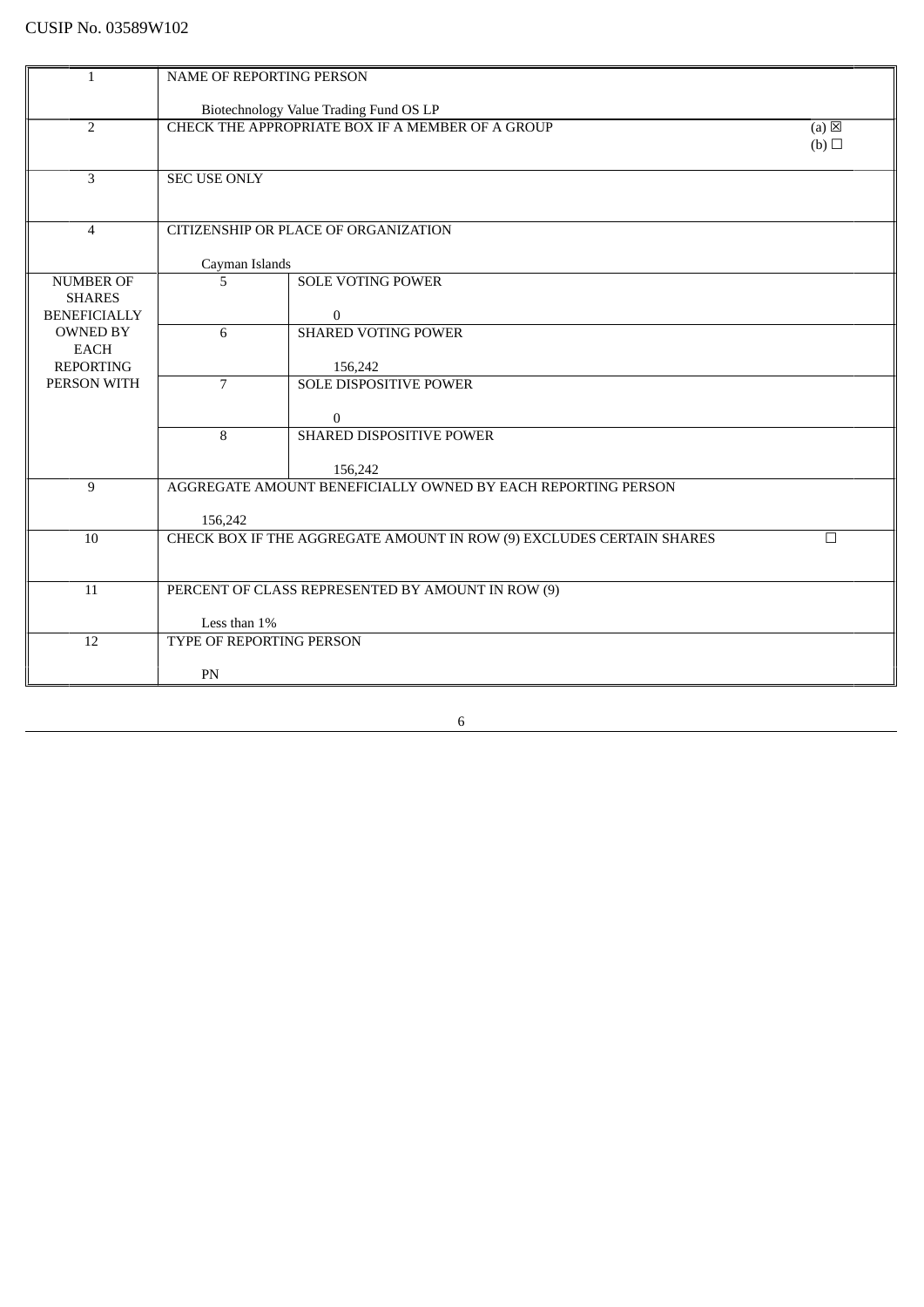| $\mathbf{1}$                         | <b>NAME OF REPORTING PERSON</b> |                                                                      |                 |
|--------------------------------------|---------------------------------|----------------------------------------------------------------------|-----------------|
|                                      | BVF Partners OS Ltd.            |                                                                      |                 |
| $\overline{2}$                       |                                 | CHECK THE APPROPRIATE BOX IF A MEMBER OF A GROUP                     | $(a) \boxtimes$ |
|                                      |                                 |                                                                      | (b)             |
|                                      |                                 |                                                                      |                 |
| 3                                    | <b>SEC USE ONLY</b>             |                                                                      |                 |
|                                      |                                 |                                                                      |                 |
| $\overline{4}$                       |                                 | CITIZENSHIP OR PLACE OF ORGANIZATION                                 |                 |
|                                      | Cayman Islands                  |                                                                      |                 |
| <b>NUMBER OF</b>                     | 5                               | <b>SOLE VOTING POWER</b>                                             |                 |
| <b>SHARES</b><br><b>BENEFICIALLY</b> |                                 | $\mathbf{0}$                                                         |                 |
| <b>OWNED BY</b>                      | 6                               | <b>SHARED VOTING POWER</b>                                           |                 |
| <b>EACH</b>                          |                                 |                                                                      |                 |
| <b>REPORTING</b><br>PERSON WITH      | $\overline{7}$                  | 156,242<br><b>SOLE DISPOSITIVE POWER</b>                             |                 |
|                                      |                                 |                                                                      |                 |
|                                      |                                 | $\mathbf{0}$                                                         |                 |
|                                      | 8                               | SHARED DISPOSITIVE POWER                                             |                 |
|                                      |                                 | 156,242                                                              |                 |
| 9                                    |                                 | AGGREGATE AMOUNT BENEFICIALLY OWNED BY EACH REPORTING PERSON         |                 |
|                                      | 156,242                         |                                                                      |                 |
| 10                                   |                                 | CHECK BOX IF THE AGGREGATE AMOUNT IN ROW (9) EXCLUDES CERTAIN SHARES | $\Box$          |
|                                      |                                 |                                                                      |                 |
| 11                                   |                                 | PERCENT OF CLASS REPRESENTED BY AMOUNT IN ROW (9)                    |                 |
|                                      |                                 |                                                                      |                 |
|                                      | Less than 1%                    |                                                                      |                 |
| 12                                   | TYPE OF REPORTING PERSON        |                                                                      |                 |
|                                      | CO                              |                                                                      |                 |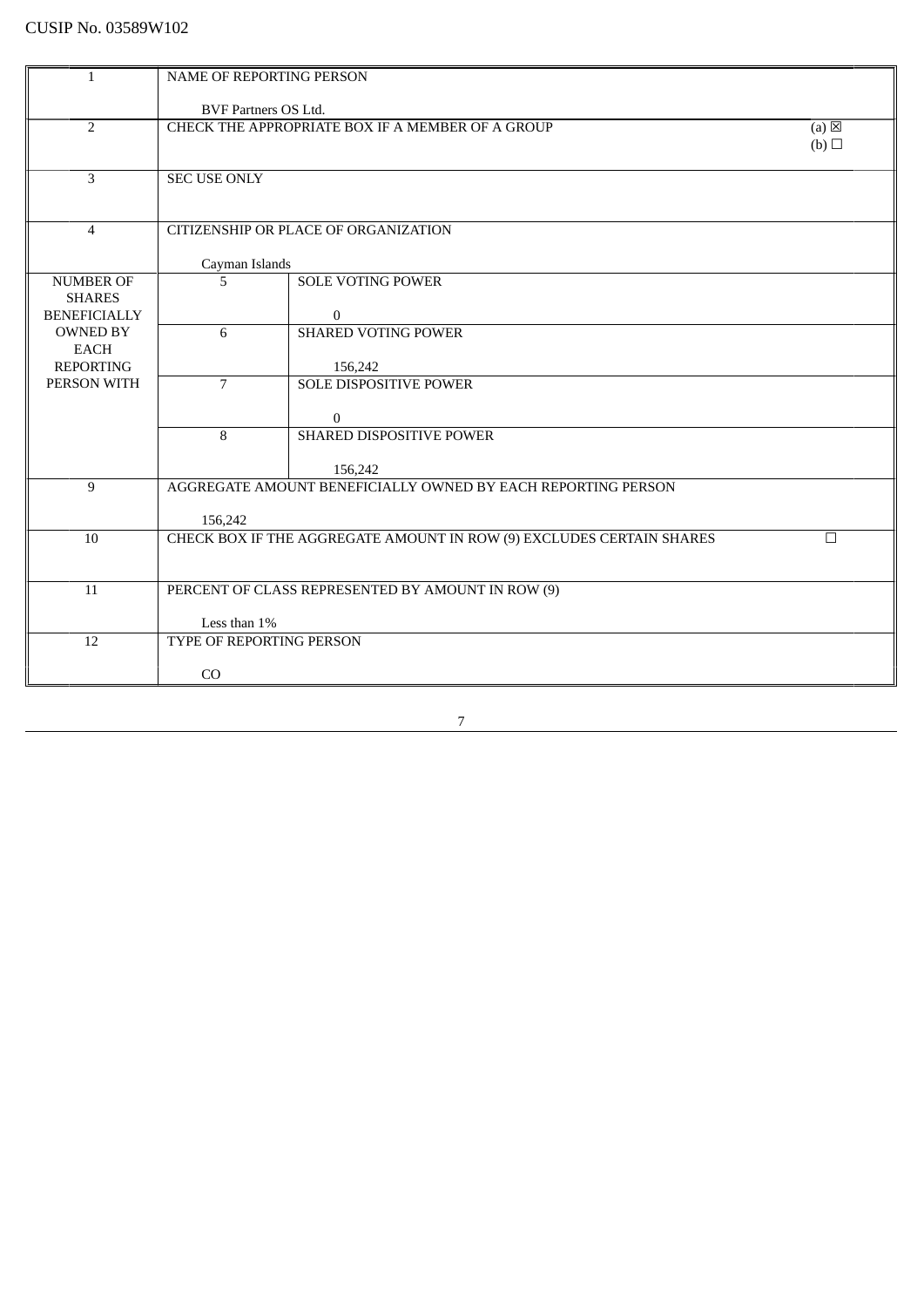| $\mathbf{1}$                      | <b>NAME OF REPORTING PERSON</b> |                                                                           |                 |
|-----------------------------------|---------------------------------|---------------------------------------------------------------------------|-----------------|
|                                   | <b>BVF GP Holdings LLC</b>      |                                                                           |                 |
| $\overline{2}$                    |                                 | CHECK THE APPROPRIATE BOX IF A MEMBER OF A GROUP                          | $(a) \boxtimes$ |
|                                   |                                 |                                                                           | (b)             |
| 3                                 | <b>SEC USE ONLY</b>             |                                                                           |                 |
|                                   |                                 |                                                                           |                 |
|                                   |                                 |                                                                           |                 |
| $\overline{4}$                    |                                 | CITIZENSHIP OR PLACE OF ORGANIZATION                                      |                 |
|                                   | Delaware                        |                                                                           |                 |
| <b>NUMBER OF</b><br><b>SHARES</b> | 5                               | <b>SOLE VOTING POWER</b>                                                  |                 |
| <b>BENEFICIALLY</b>               |                                 | $\mathbf{0}$                                                              |                 |
| <b>OWNED BY</b>                   | 6                               | <b>SHARED VOTING POWER</b>                                                |                 |
| <b>EACH</b><br><b>REPORTING</b>   |                                 | 3,143,268                                                                 |                 |
| PERSON WITH                       | $\overline{7}$                  | <b>SOLE DISPOSITIVE POWER</b>                                             |                 |
|                                   |                                 | $\mathbf{0}$                                                              |                 |
|                                   | 8                               | SHARED DISPOSITIVE POWER                                                  |                 |
|                                   |                                 |                                                                           |                 |
| $\overline{9}$                    |                                 | 3,143,268<br>AGGREGATE AMOUNT BENEFICIALLY OWNED BY EACH REPORTING PERSON |                 |
|                                   |                                 |                                                                           |                 |
| 10                                | 3,143,268                       | CHECK BOX IF THE AGGREGATE AMOUNT IN ROW (9) EXCLUDES CERTAIN SHARES      | $\Box$          |
|                                   |                                 |                                                                           |                 |
|                                   |                                 |                                                                           |                 |
| 11                                |                                 | PERCENT OF CLASS REPRESENTED BY AMOUNT IN ROW (9)                         |                 |
|                                   | 8.2%                            |                                                                           |                 |
| 12                                | TYPE OF REPORTING PERSON        |                                                                           |                 |
|                                   | 00                              |                                                                           |                 |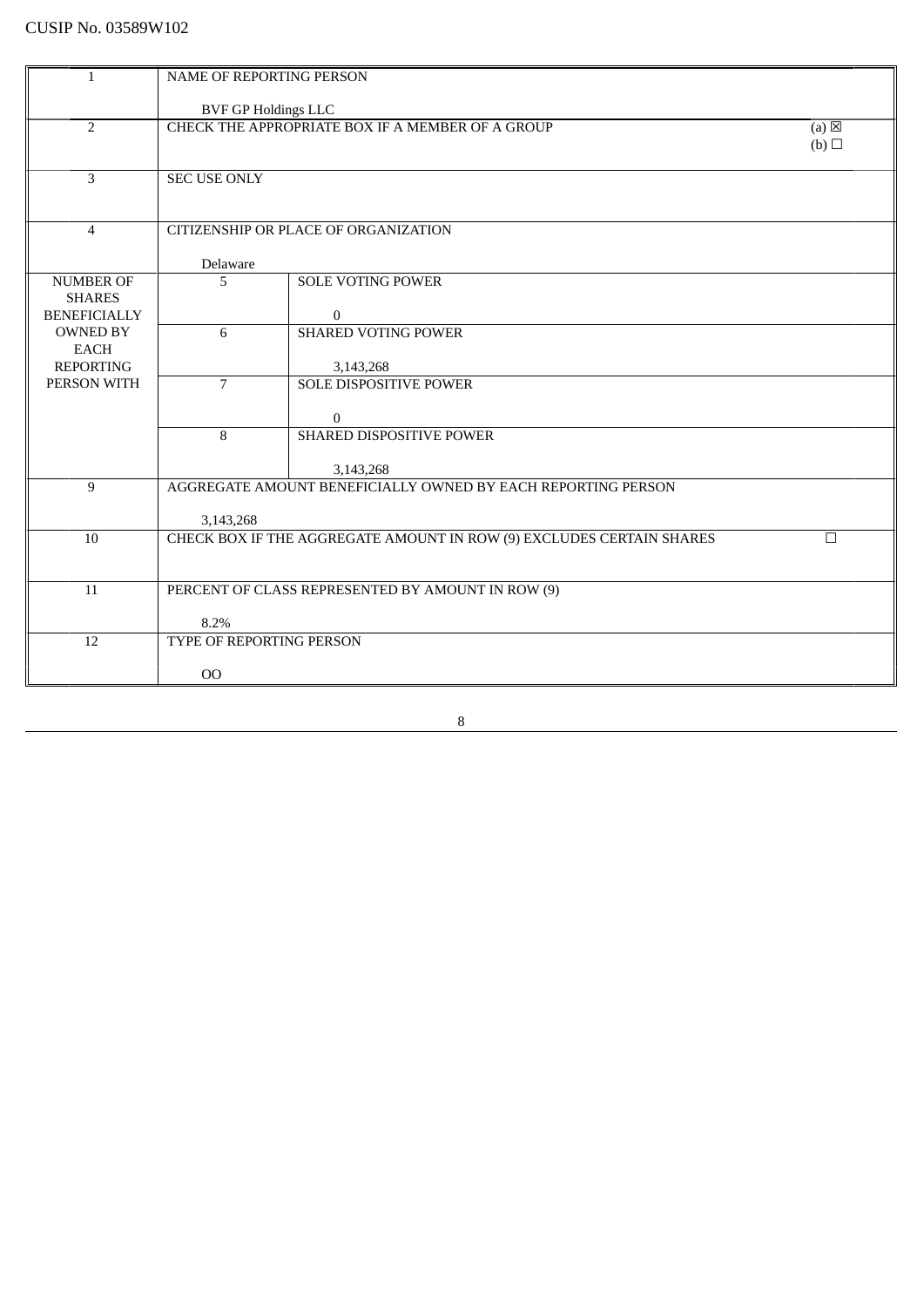| 1                   | <b>NAME OF REPORTING PERSON</b> |                                                                           |                 |
|---------------------|---------------------------------|---------------------------------------------------------------------------|-----------------|
|                     |                                 |                                                                           |                 |
|                     | <b>BVF Partners L.P.</b>        |                                                                           |                 |
| $\overline{2}$      |                                 | CHECK THE APPROPRIATE BOX IF A MEMBER OF A GROUP                          | $(a) \boxtimes$ |
|                     |                                 |                                                                           | (b)             |
|                     |                                 |                                                                           |                 |
| 3                   | <b>SEC USE ONLY</b>             |                                                                           |                 |
|                     |                                 |                                                                           |                 |
| $\overline{4}$      |                                 | CITIZENSHIP OR PLACE OF ORGANIZATION                                      |                 |
|                     |                                 |                                                                           |                 |
|                     | Delaware                        |                                                                           |                 |
| <b>NUMBER OF</b>    | $\overline{5}$                  | <b>SOLE VOTING POWER</b>                                                  |                 |
| <b>SHARES</b>       |                                 |                                                                           |                 |
| <b>BENEFICIALLY</b> |                                 | $\overline{0}$                                                            |                 |
| <b>OWNED BY</b>     | 6                               | <b>SHARED VOTING POWER</b>                                                |                 |
| <b>EACH</b>         |                                 |                                                                           |                 |
| <b>REPORTING</b>    |                                 | 3,343,194                                                                 |                 |
| PERSON WITH         | $\overline{7}$                  | <b>SOLE DISPOSITIVE POWER</b>                                             |                 |
|                     |                                 |                                                                           |                 |
|                     |                                 | $\bf{0}$                                                                  |                 |
|                     | 8                               | SHARED DISPOSITIVE POWER                                                  |                 |
|                     |                                 |                                                                           |                 |
| 9                   |                                 | 3,343,194<br>AGGREGATE AMOUNT BENEFICIALLY OWNED BY EACH REPORTING PERSON |                 |
|                     |                                 |                                                                           |                 |
|                     | 3,343,194                       |                                                                           |                 |
| 10                  |                                 | CHECK BOX IF THE AGGREGATE AMOUNT IN ROW (9) EXCLUDES CERTAIN SHARES      | $\Box$          |
|                     |                                 |                                                                           |                 |
|                     |                                 |                                                                           |                 |
| 11                  |                                 | PERCENT OF CLASS REPRESENTED BY AMOUNT IN ROW (9)                         |                 |
|                     |                                 |                                                                           |                 |
|                     | 8.7%                            |                                                                           |                 |
| 12                  | TYPE OF REPORTING PERSON        |                                                                           |                 |
|                     |                                 |                                                                           |                 |
|                     | PN, IA                          |                                                                           |                 |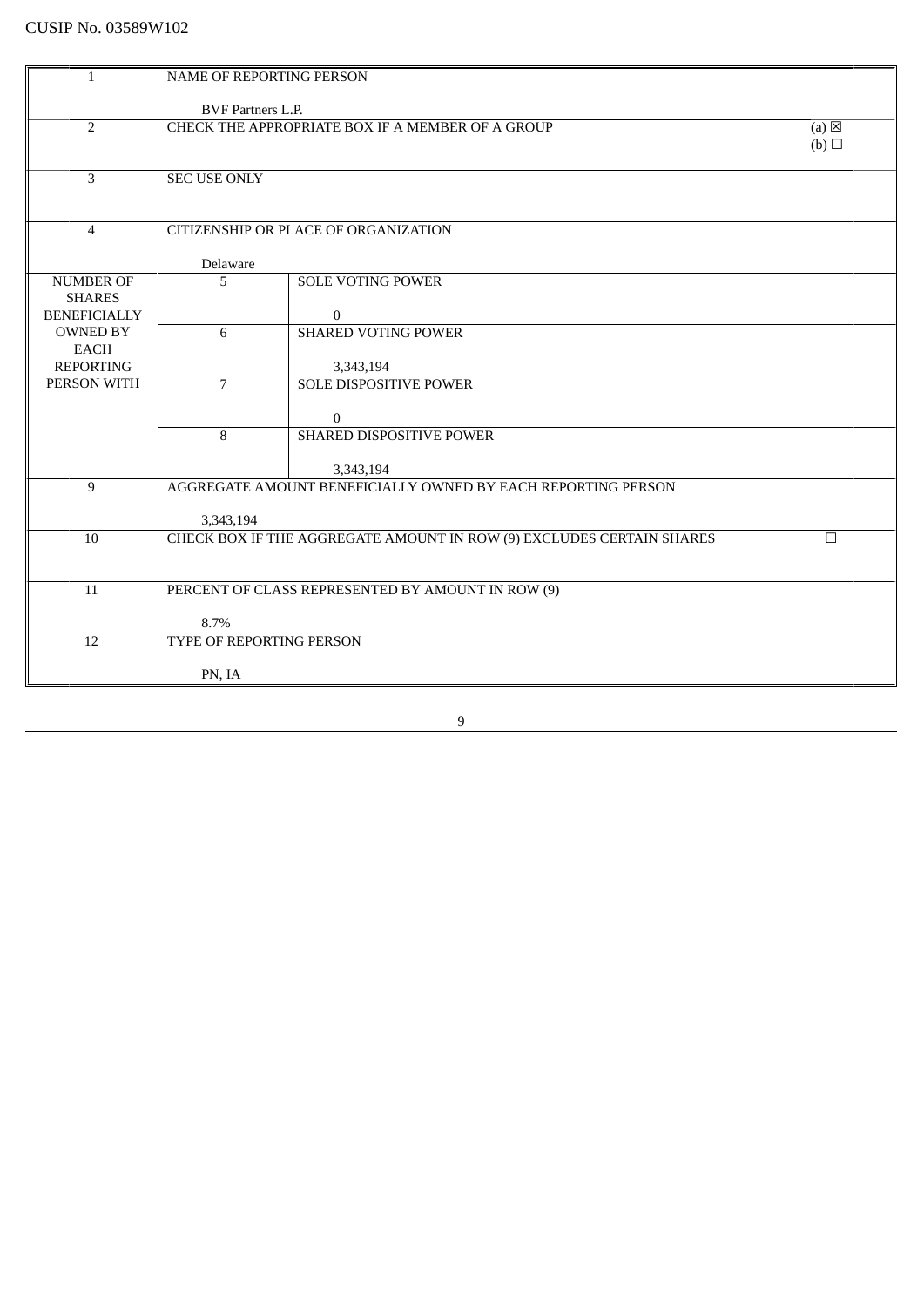|                                 | <b>NAME OF REPORTING PERSON</b> |                                                                      |                 |
|---------------------------------|---------------------------------|----------------------------------------------------------------------|-----------------|
| 1                               |                                 |                                                                      |                 |
|                                 | BVF Inc.                        |                                                                      |                 |
| $\overline{2}$                  |                                 | CHECK THE APPROPRIATE BOX IF A MEMBER OF A GROUP                     | $(a) \boxtimes$ |
|                                 |                                 |                                                                      | (b)             |
|                                 |                                 |                                                                      |                 |
| $\overline{3}$                  | <b>SEC USE ONLY</b>             |                                                                      |                 |
|                                 |                                 |                                                                      |                 |
|                                 |                                 |                                                                      |                 |
| $\overline{4}$                  |                                 | CITIZENSHIP OR PLACE OF ORGANIZATION                                 |                 |
|                                 | Delaware                        |                                                                      |                 |
| <b>NUMBER OF</b>                | 5                               | <b>SOLE VOTING POWER</b>                                             |                 |
| <b>SHARES</b>                   |                                 |                                                                      |                 |
| <b>BENEFICIALLY</b>             |                                 | $\mathbf{0}$                                                         |                 |
| <b>OWNED BY</b>                 | 6                               | <b>SHARED VOTING POWER</b>                                           |                 |
| EACH                            |                                 |                                                                      |                 |
| <b>REPORTING</b><br>PERSON WITH | $\overline{7}$                  | 3,343,194<br><b>SOLE DISPOSITIVE POWER</b>                           |                 |
|                                 |                                 |                                                                      |                 |
|                                 |                                 | $\overline{0}$                                                       |                 |
|                                 | 8                               | SHARED DISPOSITIVE POWER                                             |                 |
|                                 |                                 |                                                                      |                 |
|                                 |                                 | 3,343,194                                                            |                 |
| $\overline{9}$                  |                                 | AGGREGATE AMOUNT BENEFICIALLY OWNED BY EACH REPORTING PERSON         |                 |
|                                 | 3,343,194                       |                                                                      |                 |
| 10                              |                                 | CHECK BOX IF THE AGGREGATE AMOUNT IN ROW (9) EXCLUDES CERTAIN SHARES | П               |
|                                 |                                 |                                                                      |                 |
|                                 |                                 |                                                                      |                 |
| 11                              |                                 | PERCENT OF CLASS REPRESENTED BY AMOUNT IN ROW (9)                    |                 |
|                                 |                                 |                                                                      |                 |
|                                 | 8.7%                            |                                                                      |                 |
| 12                              | TYPE OF REPORTING PERSON        |                                                                      |                 |
|                                 | CO                              |                                                                      |                 |
|                                 |                                 |                                                                      |                 |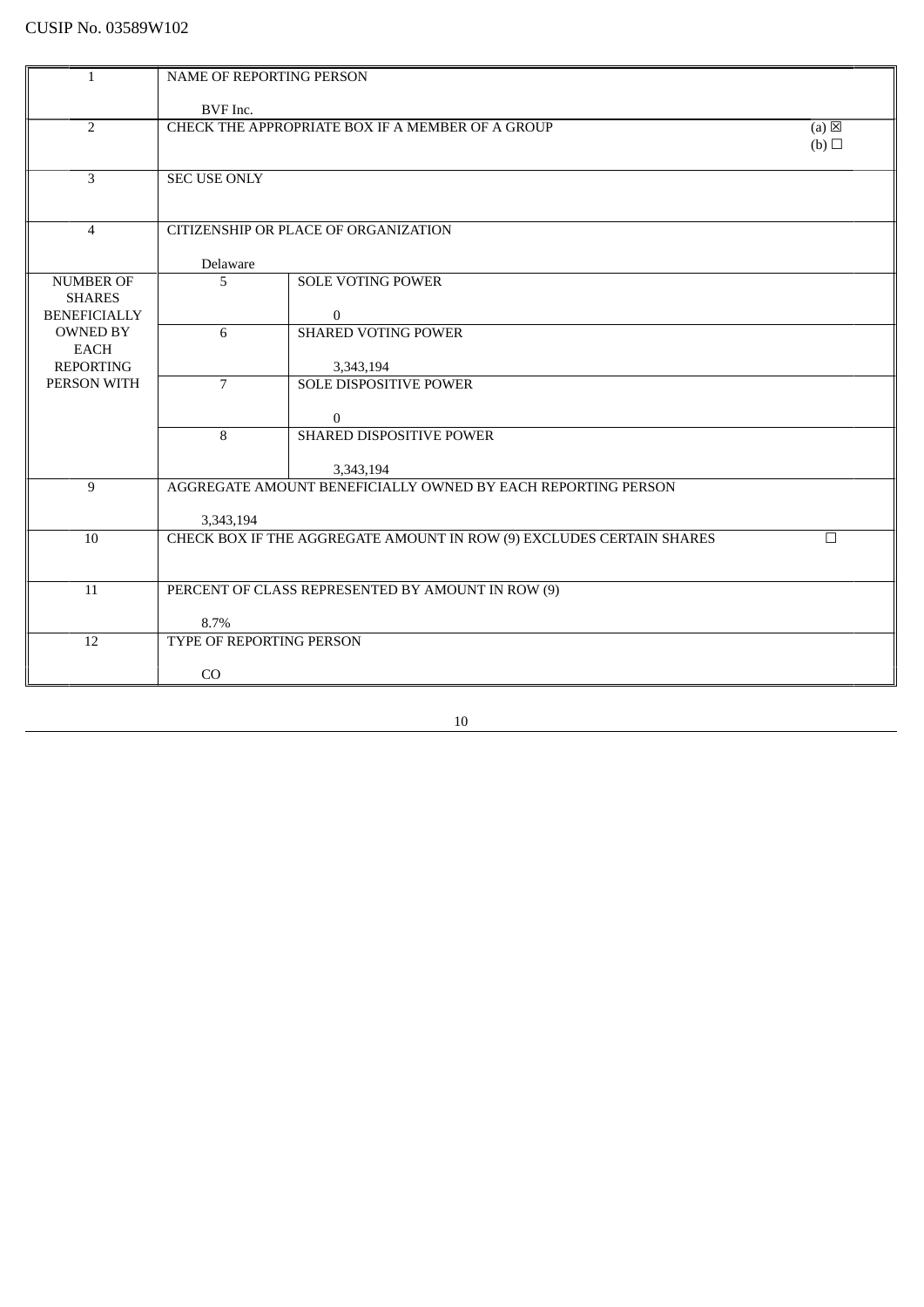| $\mathbf{1}$                           | NAME OF REPORTING PERSON |                                                                      |                        |
|----------------------------------------|--------------------------|----------------------------------------------------------------------|------------------------|
|                                        |                          |                                                                      |                        |
|                                        | Mark N. Lampert          |                                                                      |                        |
| 2                                      |                          | CHECK THE APPROPRIATE BOX IF A MEMBER OF A GROUP                     | $(a) \boxtimes$<br>(b) |
|                                        |                          |                                                                      |                        |
| $\overline{3}$                         | <b>SEC USE ONLY</b>      |                                                                      |                        |
|                                        |                          |                                                                      |                        |
|                                        |                          |                                                                      |                        |
| $\overline{4}$                         |                          | CITIZENSHIP OR PLACE OF ORGANIZATION                                 |                        |
|                                        | <b>United States</b>     |                                                                      |                        |
| <b>NUMBER OF</b>                       | 5                        | <b>SOLE VOTING POWER</b>                                             |                        |
| <b>SHARES</b>                          |                          |                                                                      |                        |
| <b>BENEFICIALLY</b><br><b>OWNED BY</b> | 6                        | $\overline{0}$<br><b>SHARED VOTING POWER</b>                         |                        |
| <b>EACH</b>                            |                          |                                                                      |                        |
| <b>REPORTING</b>                       |                          | 3,343,194                                                            |                        |
| PERSON WITH                            | $\overline{7}$           | <b>SOLE DISPOSITIVE POWER</b>                                        |                        |
|                                        |                          |                                                                      |                        |
|                                        | 8                        | $\overline{0}$<br><b>SHARED DISPOSITIVE POWER</b>                    |                        |
|                                        |                          |                                                                      |                        |
|                                        |                          | 3,343,194                                                            |                        |
| 9                                      |                          | AGGREGATE AMOUNT BENEFICIALLY OWNED BY EACH REPORTING PERSON         |                        |
|                                        |                          |                                                                      |                        |
| 10                                     | 3,343,194                | CHECK BOX IF THE AGGREGATE AMOUNT IN ROW (9) EXCLUDES CERTAIN SHARES | П                      |
|                                        |                          |                                                                      |                        |
|                                        |                          |                                                                      |                        |
| 11                                     |                          | PERCENT OF CLASS REPRESENTED BY AMOUNT IN ROW (9)                    |                        |
|                                        | 8.7%                     |                                                                      |                        |
| 12                                     | TYPE OF REPORTING PERSON |                                                                      |                        |
|                                        |                          |                                                                      |                        |
|                                        | IN                       |                                                                      |                        |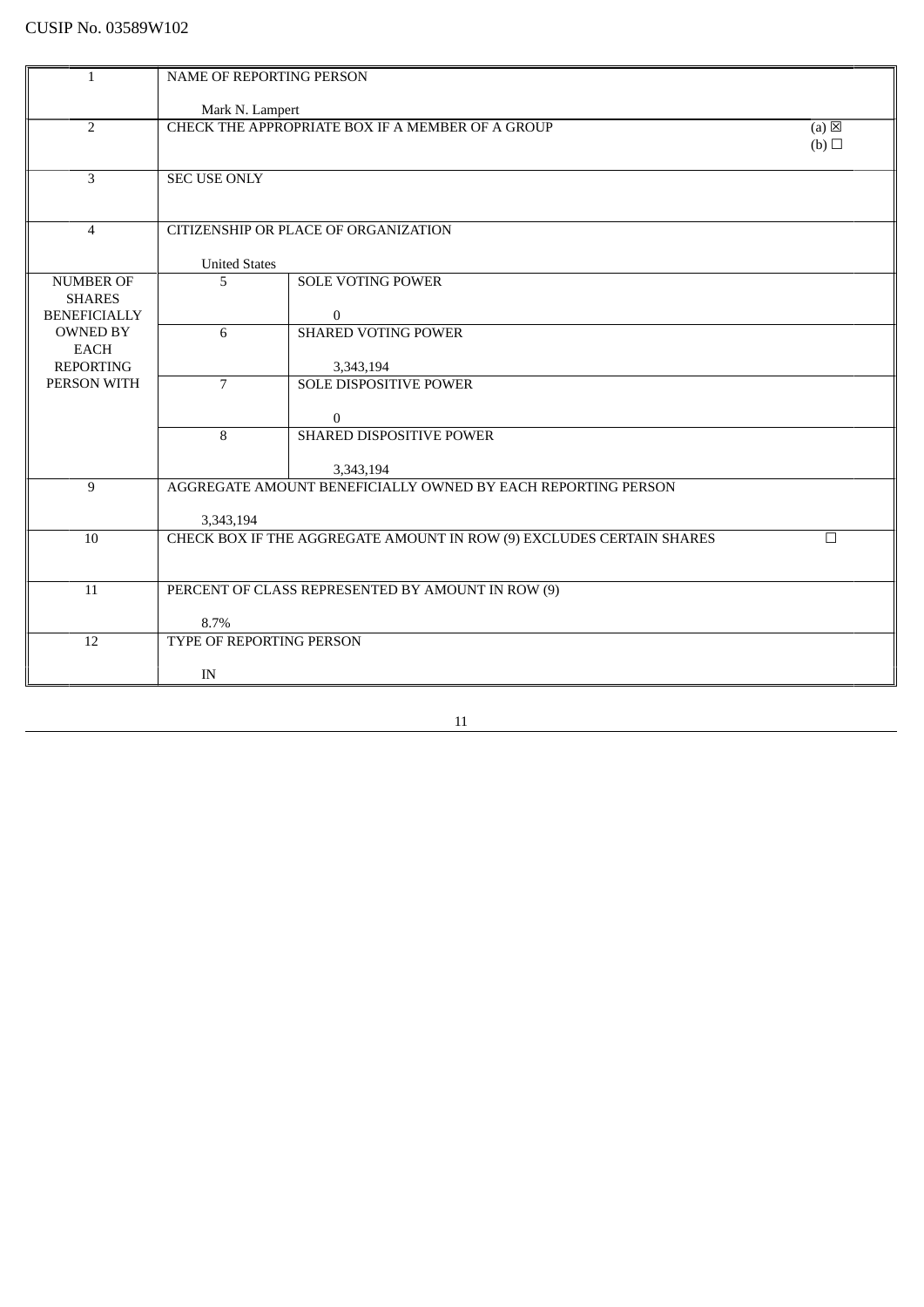| Item $1(a)$ .                                   | Name of Issuer:                                                                                                                                                  |
|-------------------------------------------------|------------------------------------------------------------------------------------------------------------------------------------------------------------------|
|                                                 | Annexon, Inc., a Delaware corporation (the "Issuer").                                                                                                            |
| Item $1(b)$ .                                   | Address of Issuer's Principal Executive Offices:                                                                                                                 |
|                                                 | 1400 Sierra Point Parkway, Bldg C, Suite 200<br>Brisbane, California 94005                                                                                       |
| Item $2(a)$ .<br>Item $2(b)$ .<br>Item $2(c)$ . | Name of Person Filing<br>Address of Principal Business Office or, if None, Residence<br>Citizenship                                                              |
|                                                 | Biotechnology Value Fund, L.P. ("BVF")<br>44 Montgomery St., 40th Floor<br>San Francisco, California 94104<br>Citizenship: Delaware                              |
|                                                 | BVF I GP LLC ("BVF GP")<br>44 Montgomery St., 40th Floor<br>San Francisco, California 94104<br>Citizenship: Delaware                                             |
|                                                 | Biotechnology Value Fund II, L.P. ("BVF2")<br>44 Montgomery St., 40th Floor<br>San Francisco, California 94104<br>Citizenship: Delaware                          |
|                                                 | BVF II GP LLC ("BVF2 GP")<br>44 Montgomery St., 40th Floor<br>San Francisco, California 94104<br>Citizenship: Delaware                                           |
|                                                 | Biotechnology Value Trading Fund OS LP ("Trading Fund OS")<br>PO Box 309 Ugland House<br>Grand Cayman, KY1-1104<br>Cayman Islands<br>Citizenship: Cayman Islands |
|                                                 | BVF Partners OS Ltd. ("Partners OS")<br>PO Box 309 Ugland House<br>Grand Cayman, KY1-1104<br>Cayman Islands<br>Citizenship: Cayman Islands                       |
|                                                 | BVF GP Holdings LLC ("BVF GPH")<br>44 Montgomery St., 40th Floor<br>San Francisco, California 94104<br>Citizenship: Delaware                                     |
|                                                 | BVF Partners L.P. ("Partners")<br>44 Montgomery St., 40th Floor<br>San Francisco, California 94104<br>Citizenship: Delaware                                      |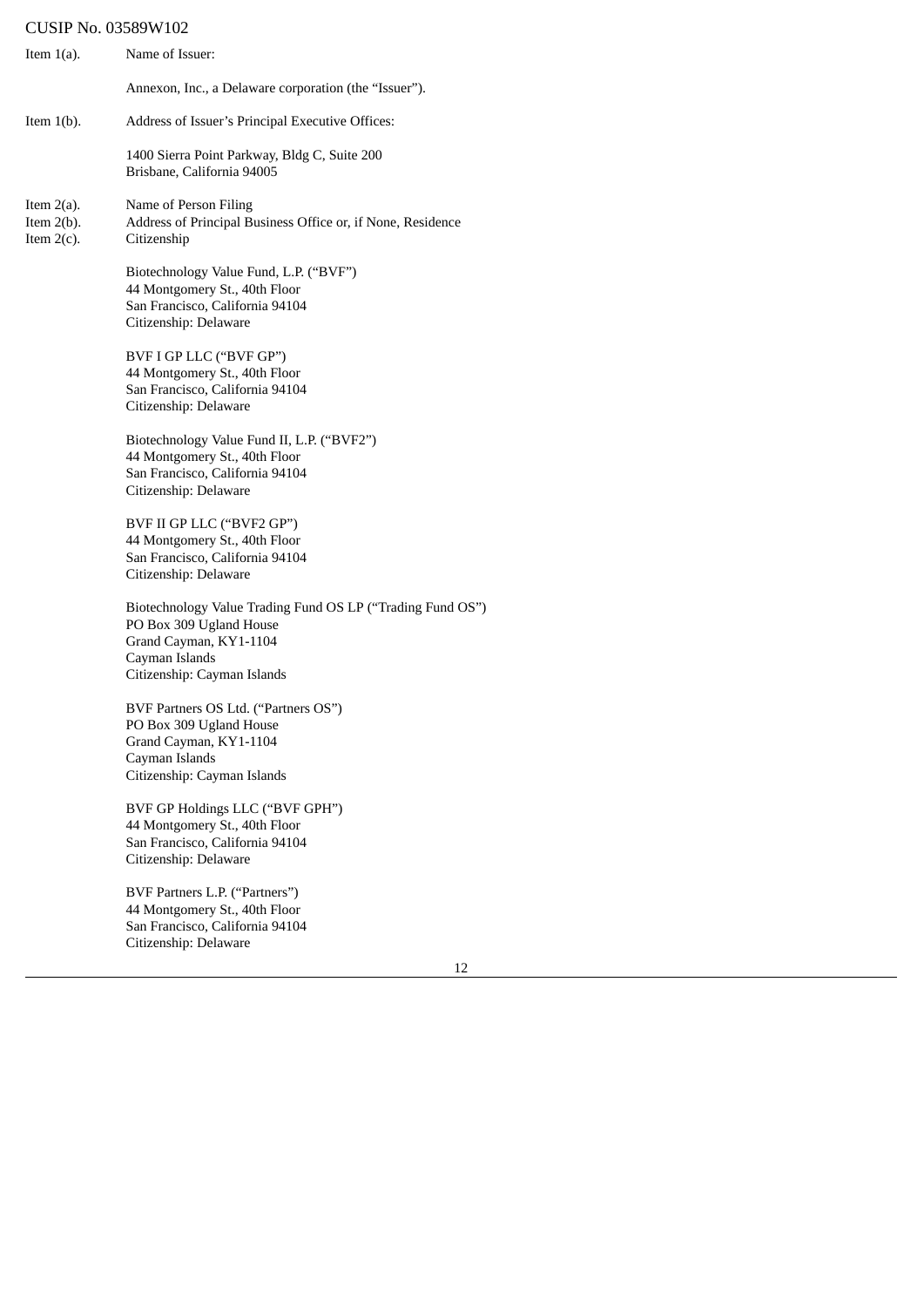|               | BVF Inc.  | Citizenship: Delaware         | 44 Montgomery St., 40th Floor<br>San Francisco, California 94104                                                                                                                              |
|---------------|-----------|-------------------------------|-----------------------------------------------------------------------------------------------------------------------------------------------------------------------------------------------|
|               |           | Citizenship: United States    | Mark N. Lampert ("Mr. Lampert")<br>44 Montgomery St., 40th Floor<br>San Francisco, California 94104                                                                                           |
|               |           |                               | Each of the foregoing is referred to as a "Reporting Person" and collectively as the "Reporting Persons."                                                                                     |
| Item $2(d)$ . |           | Title of Class of Securities: |                                                                                                                                                                                               |
|               |           |                               | Common Stock, \$0.001 par value per share (the "Shares").                                                                                                                                     |
| Item 2(e).    |           | <b>CUSIP Number:</b>          |                                                                                                                                                                                               |
|               | 03589W102 |                               |                                                                                                                                                                                               |
| Item 3.       |           |                               | If This Statement is Filed Pursuant to Rule 13d-1(b), or 13d-2(b) or (c), Check Whether the Person Filing is a:                                                                               |
|               |           | $\sqrt{x}$                    | Not applicable.                                                                                                                                                                               |
|               | (a)       | $\frac{1}{2}$                 | Broker or dealer registered under Section 15 of the Exchange Act.                                                                                                                             |
|               | (b)       | $\frac{1}{2}$                 | Bank as defined in Section $3(a)(6)$ of the Exchange Act.                                                                                                                                     |
|               | (c)       | $\frac{1}{2}$                 | Insurance company as defined in Section $3(a)(19)$ of the Exchange Act.                                                                                                                       |
|               | (d)       | $\frac{1}{2}$                 | Investment company registered under Section 8 of the Investment Company Act.                                                                                                                  |
|               | (e)       | $\frac{1}{2}$                 | An investment adviser in accordance with Rule 13d-1(b)(1)(ii)(E).                                                                                                                             |
|               | (f)       | $\frac{1}{2}$                 | An employee benefit plan or endowment fund in accordance with Rule $13d-1(b)(1)(ii)(F)$ .                                                                                                     |
|               | (g)       | $\frac{1}{2}$                 | A parent holding company or control person in accordance with Rule $13d-1(b)(1)(ii)(G)$ .                                                                                                     |
|               | (h)       | $\frac{1}{2}$                 | A savings association as defined in Section 3(b) of the Federal Deposit Insurance Act.                                                                                                        |
|               | (i)       | $\frac{1}{2}$                 | A church plan that is excluded from the definition of an investment company under Section $3(c)(14)$ of the<br>Investment Company Act.                                                        |
|               | (j)       | $\frac{1}{2}$                 | A non-U.S. institution, in accordance with Rule 13d-1(b)(1)(ii)(J).                                                                                                                           |
|               | (k)       | $\sqrt{}$                     | Group, in accordance with Rule 13d-1(b)(1)(ii)(K). If filing as a non-U.S. institution in accordance with Rule<br>13d-1(b)(1)(ii)(J), please specify the type of institution: $\qquad \qquad$ |
|               |           |                               | 13                                                                                                                                                                                            |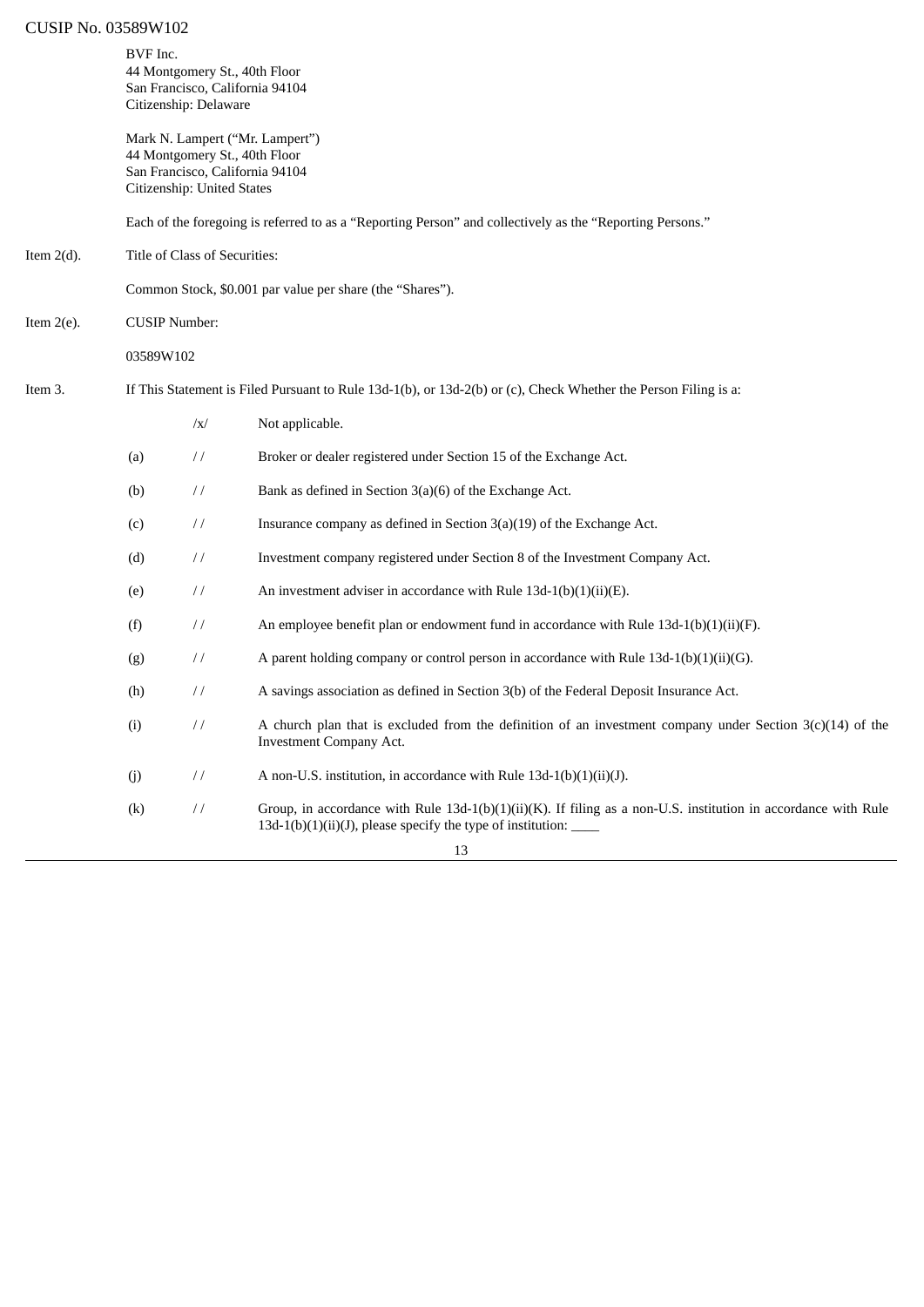Item 4. Ownership

(a) Amount beneficially owned:

As of the close of business on May 26, 2022, (i) BVF beneficially owned 1,809,854 Shares, (ii) BVF2 beneficially owned 1,333,414 Shares and (iii) Trading Fund OS beneficially owned 156,242 Shares.

BVF GP, as the general partner of BVF, may be deemed to beneficially own the 1,809,854 Shares beneficially owned by BVF.

BVF2 GP, as the general partner of BVF2, may be deemed to beneficially own the 1,333,414 Shares beneficially owned by BVF2.

Partners OS, as the general partner of Trading Fund OS, may be deemed to beneficially own the 156,242 Shares beneficially owned by Trading Fund OS.

BVF GPH, as the sole member of each of BVF GP and BVF2 GP, may be deemed to beneficially own the 3,143,268 Shares beneficially owned in the aggregate by BVF and BVF2.

Partners, as the investment manager of BVF, BVF2 and Trading Fund OS, and the sole member of Partners OS, may be deemed to beneficially own the 3,343,194 Shares beneficially owned in the aggregate by BVF, BVF2 and Trading Fund OS and held in a certain Partners managed account (the "Partners Managed Account"), including 43,684 Shares held in the Partners Managed Account.

BVF Inc., as the general partner of Partners, may be deemed to beneficially own the 3,343,194 Shares beneficially owned by Partners.

Mr. Lampert, as a director and officer of BVF Inc., may be deemed to beneficially own the 3,343,194 Shares beneficially owned by BVF Inc.

The foregoing should not be construed in and of itself as an admission by any Reporting Person as to beneficial ownership of any Shares owned by another Reporting Person. BVF GP disclaims beneficial ownership of the Shares beneficially owned by BVF. BVF2 GP disclaims beneficial ownership of the Shares beneficially owned by BVF2. Partners OS disclaims beneficial ownership of the Shares beneficially owned by Trading Fund OS. BVF GPH disclaims beneficial ownership of the Shares beneficially owned by BVF and BVF2. Each of Partners, BVF Inc. and Mr. Lampert disclaims beneficial ownership of the Shares beneficially owned by BVF, BVF2 and Trading Fund OS and held in the Partners Managed Account, and the filing of this statement shall not be construed as an admission that any such person or entity is the beneficial owner of any such securities.

(b) Percent of class:

The following percentages are based on 38,563,565 Shares outstanding as of May 2, 2022, as disclosed in the Issuer's Quarterly Report on Form 10-Q filed with the Securities and Exchange Commission on May 9, 2022.

As of the close of business on May 26, 2022, (i) BVF beneficially owned approximately 4.7% of the outstanding Shares, (ii) BVF2 beneficially owned approximately 3.5% of the outstanding Shares, (iii) Trading Fund OS beneficially owned less than 1% of the outstanding Shares, (iv) BVF GP may be deemed to beneficially own approximately 4.7% of the outstanding Shares, (v) BVF2 GP may be deemed to beneficially own approximately 3.5% of the outstanding Shares, (vi) Partners OS may be deemed to beneficially own less than 1% of the outstanding Shares, (vii) BVF GPH may be deemed to beneficially own approximately 8.2% of the outstanding Shares, and (viii) each of Partners, BVF Inc. and Mr. Lampert may be deemed to beneficially own approximately 8.7% of the outstanding Shares (less than 1% of the outstanding Shares are held in the Partners Managed Account).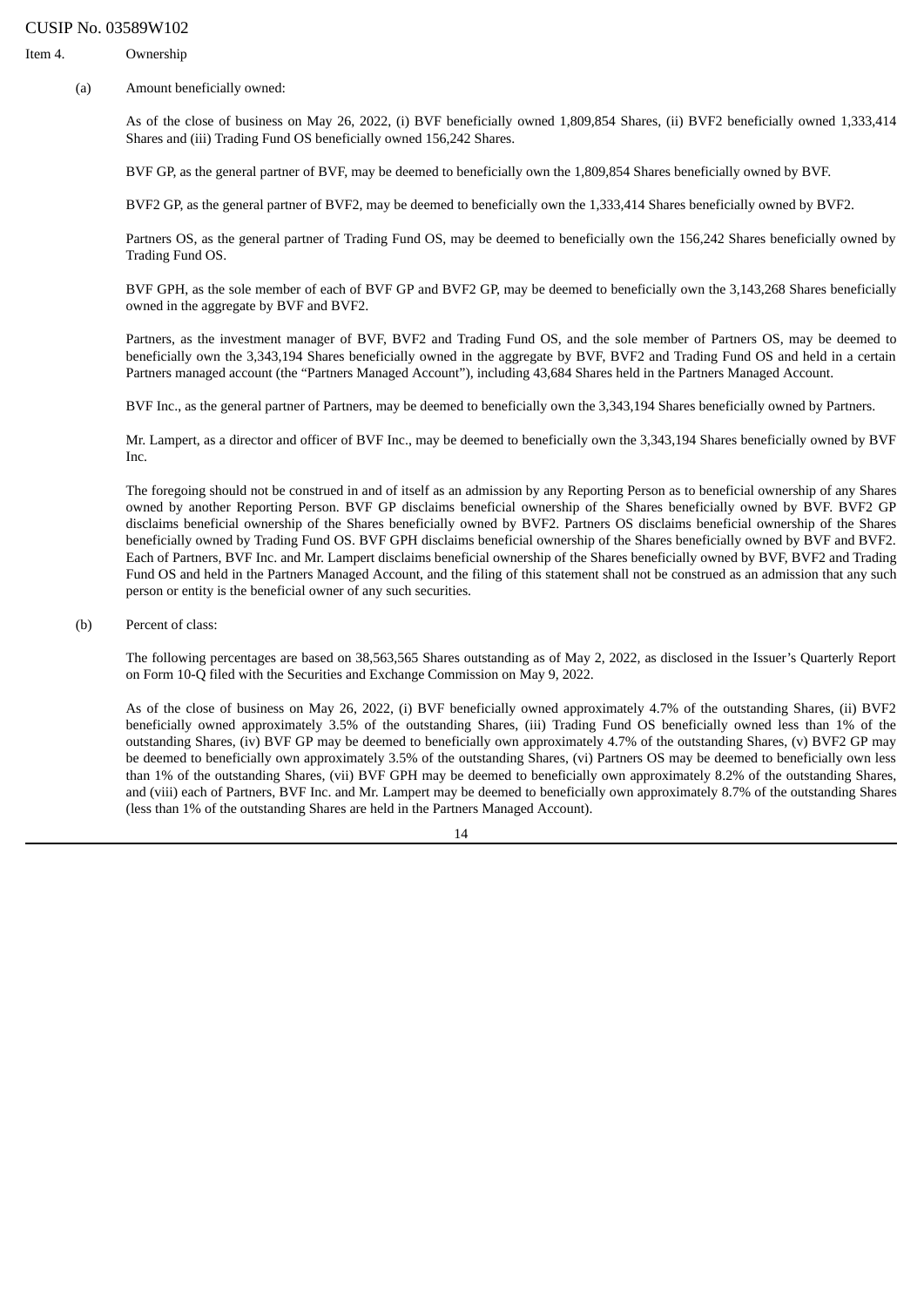(c) Number of shares as to which such person has: (i) Sole power to vote or to direct the vote See Cover Pages Items 5-9. (ii) Shared power to vote or to direct the vote See Cover Pages Items 5-9. (iii) Sole power to dispose or to direct the disposition of See Cover Pages Items 5-9. (iv) Shared power to dispose or to direct the disposition of See Cover Pages Items 5-9. Item 5. Ownership of Five Percent or Less of a Class. Not Applicable. Item 6. Ownership of More than Five Percent on Behalf of Another Person. BVF GPH, Partners, BVF Inc. and Mr. Lampert share voting and dispositive power over the Shares beneficially owned by BVF and BVF2. Partners, BVF Inc. and Mr. Lampert share voting and dispositive power over the Shares beneficially owned by Trading Fund OS and held in the Partners Managed Account. Item 7. Identification and Classification of the Subsidiary That Acquired the Security Being Reported on by the Parent Holding Company or Control Person. Not Applicable. Item 8. Identification and Classification of Members of the Group. See Exhibit 99.1. Item 9. Notice of Dissolution of Group. Not Applicable. Item 10. Certifications.

By signing below each of the undersigned certifies that, to the best of its knowledge and belief, the securities referred to above were not acquired and are not held for the purpose of or with the effect of changing or influencing the control of the issuer of the securities and were not acquired and are not held in connection with or as a participant in any transaction having that purpose or effect.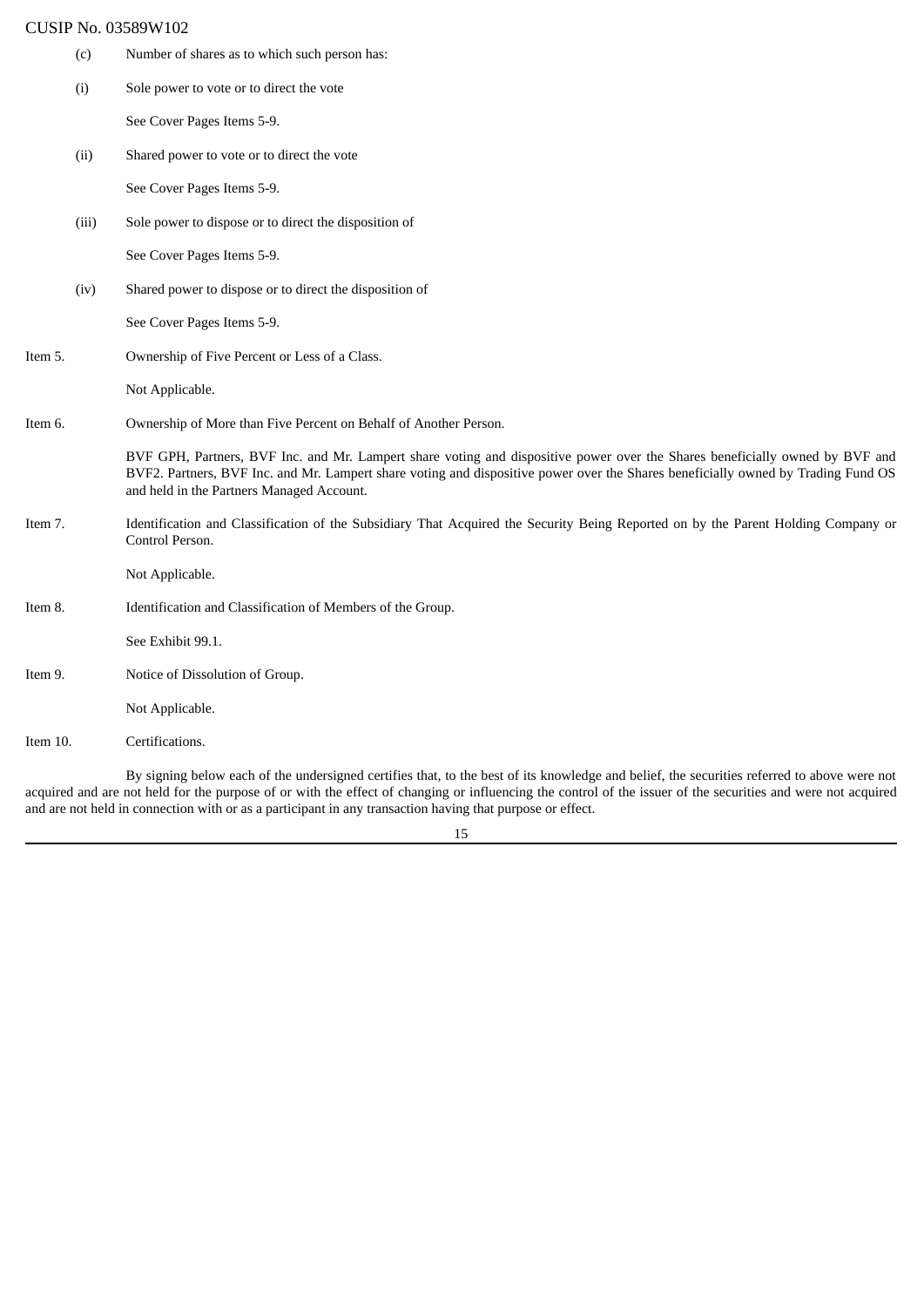## SIGNATURE

After reasonable inquiry and to the best of his knowledge and belief, each of the undersigned certifies that the information set forth in this statement is true, complete and correct.

Dated: May 26, 2022

- 
- By: /s/ Mark N. Lampert Mark N. Lampert By: /s/ Mark N. Lampert By: /s/ Mark N. Lampert **Chief Executive Officer Chief Executive Officer Chief Executive Officer Chief Executive Officer Chief Archives And Archives Archives Archives Archives Archives Archives Archives Archives Archives Archives Archives Archive**

## BVF I GP LLC

By: /s/ Mark N. Lampert Mark N. Lampert By: /s/ Mark N. Lampert **Chief Executive Officer** Mark N. Lampert

## BIOTECHNOLOGY VALUE FUND II, L.P.

- By: BVF II GP LLC, its general partner
- By: /s/ Mark N. Lampert Mark N. Lampert By: /s/ Mark N. Lampert Chief Executive Officer **Mark N. Lampert** Mark N. Lampert

## BVF II GP LLC

- By: /s/ Mark N. Lampert Mark N. Lampert By: /s/ Mark N. Lampert By: /s/ Mark N. Lampert Chief Executive Officer **Mark N. Lampert** Mark N. Lampert
- BVF PARTNERS OS LTD.
- By: BVF Partners L.P., its sole member MARK N. LAMPERT
- By: BVF Inc., its general partner
- By: /s/ Mark N. Lampert Mark N. Lampert President

## BIOTECHNOLOGY VALUE FUND, L.P. BIOTECHNOLOGY VALUE TRADING FUND OS LP

- By: BVF I GP LLC., its general partner **By: BVF Partners L.P.**, its investment manager
	- By: BVF Inc., its general partner
	-

President

## BVF GP HOLDINGS LLC

Chief Executive Officer

## BVF PARTNERS L.P.

- By: BVF Inc., its general partner
- President

### BVF INC.

- - President

/s/ Mark N. Lampert